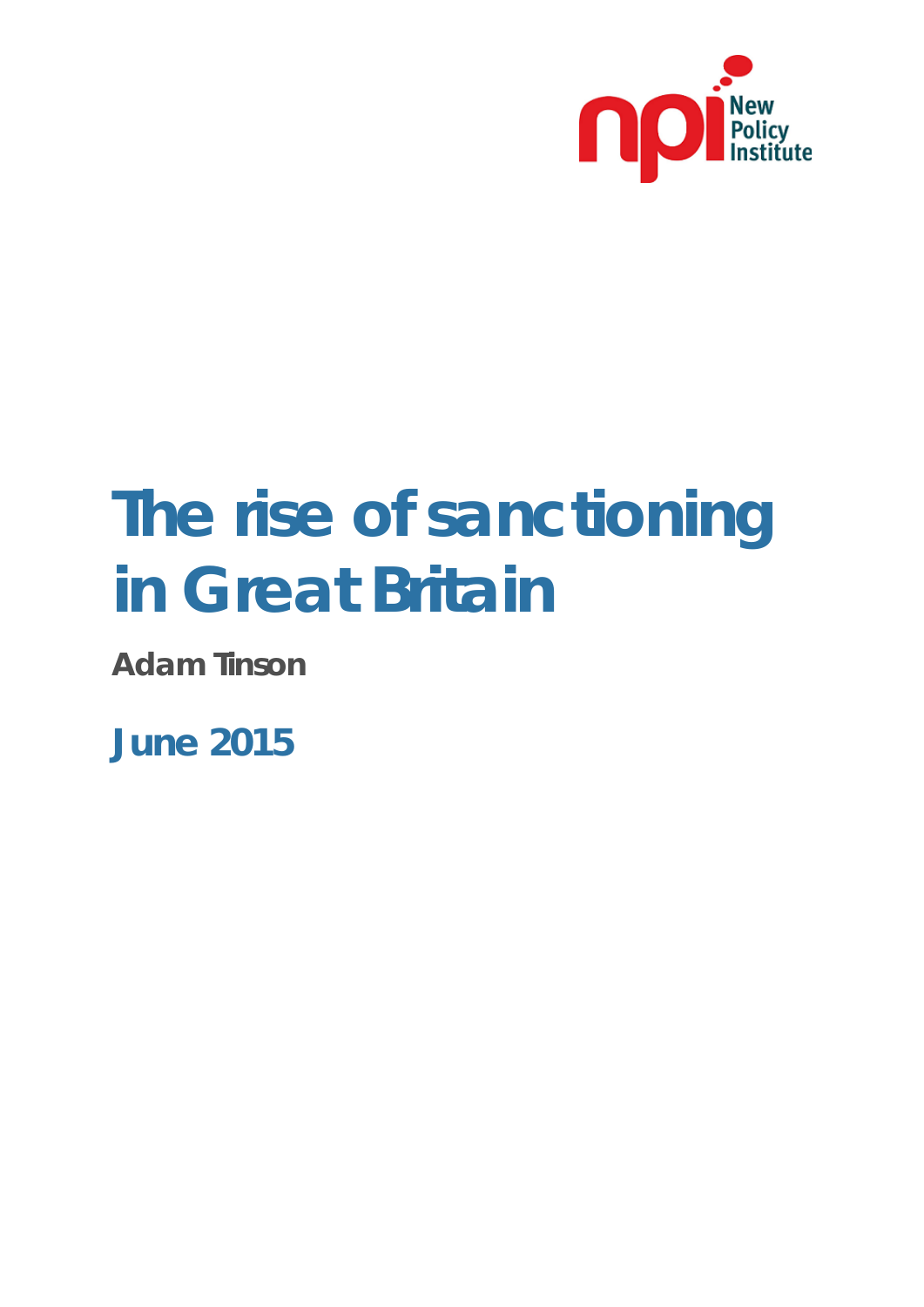

# **Table of Contents**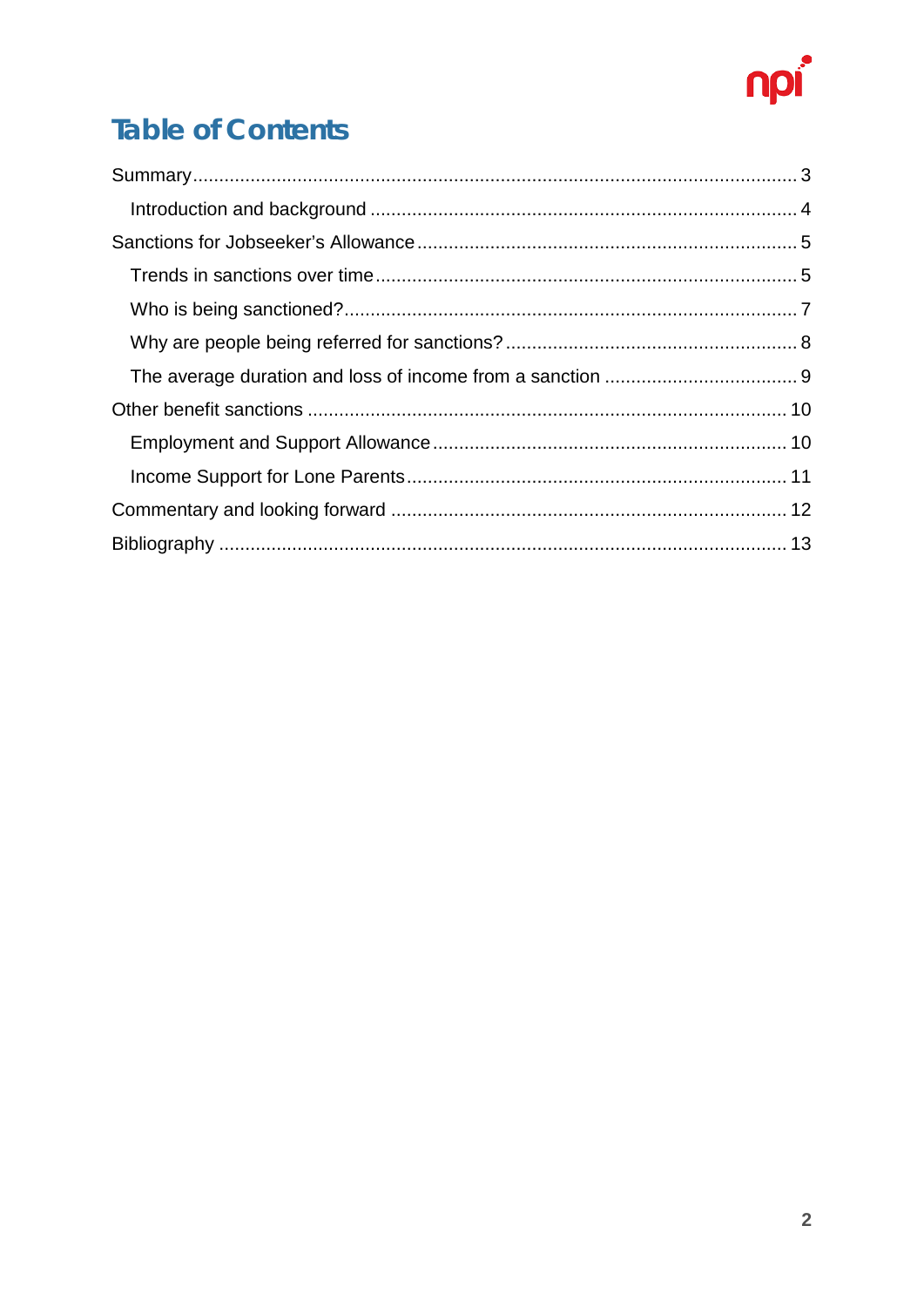

#### <span id="page-2-0"></span>**Summary**

- There were 686,000 benefit sanctions in Great Britain in 2014. This is broken down as 606,000 sanctions for Jobseeker's Allowance, 43,000 for Income Support and 37,000 for Employment and Support Allowance. A sanction is a reduction of up to 100% of benefit received for failing to comply with the conditions of claiming a particular benefit.
- The proportion of JSA sanction referrals when a jobcentre asks a 'decision maker' whether someone should be sanctioned or not - that result in a sanction is around 50%, an increase on previous years.
- The sanction rate the number of sanctions in a month as a proportion of the number of claimants in that month - was 5.1% in 2014. This was slightly down on 2013 but still the second highest recorded.
- The large fall in the number of sanctions between 2013 and 2014 was almost entirely due to the reduction in the number of JSA claimants, not the system becoming less harsh.
- The main reasons for JSA sanctioning are failing to actively seek work, participate in training and employment schemes or attend interviews. Much of the increase in sanctions has been driven by the employment and training schemes, such as the Work Programme.
- Over a quarter of JSA sanctions were received by disabled people or lone parents. At the same time, ESA sanctions have risen to their highest ever level in 2014.
- The average duration of a JSA sanction is eight weeks with an average loss of income of around £530 in 2013-14. Sanctions made during this period would therefore reduce JSA spending by around £280m to £290m. This is an estimate, as there is no officially published figure.
- The expansion of conditionality under Universal Credit could see a substantial increase in sanctions: if sanctioning occurred at the same rate as for JSA claimants, then the number could almost double, with an additional 600,000 sanctions.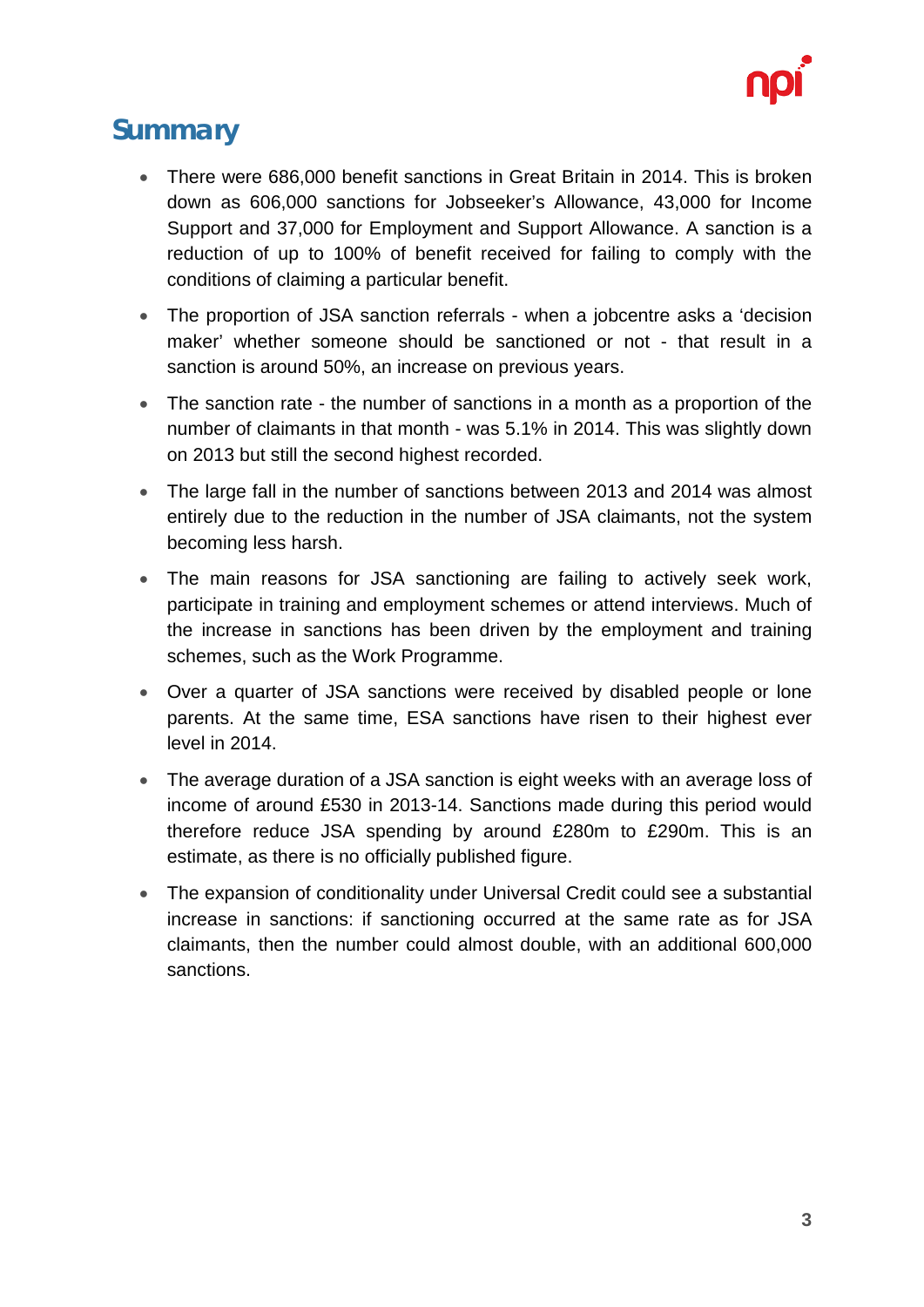

#### <span id="page-3-0"></span>**Introduction and background**

Benefit sanctions have become an increasingly prominent part of the social security system in Great Britain. A benefit sanction is a punishment for failing to comply with the conditions of a certain benefit without good cause through a reduction in that benefit for a fixed period of time. For Jobseeker's Allowance (JSA), this is a 100% reduction in this benefit. For Income Support (IS) and Employment and Support Allowance (ESA) the proportional reduction is lower and only covers one component of the benefit. The Coalition government formed in 2010 oversaw a large increase in the number of sanctions handed out, as well as increasing their severity from 2012 onwards. This paper looks at changes in the number and proportion of JSA claimants being sanctioned, as well as who is being sanctioned and for what reason.

#### **Growing severity of sanctions**

Sanctions for both Jobseeker's Allowance and Employment and Support Allowance have increased in severity: in terms of length for JSA and in terms of length and income sanctioned for ESA. At the same time, conditionality has been extended for ESA and lone parent Income Support claimants. The variable sanction lengths employed by the previous government have been replaced by fixed length sanctions. From October 2012, new regulations increased the duration and hence severity of the sanction regime for JSA.

**Higher level sanctions:** these were previously variable withdrawals of benefit for 1 to 26 weeks. A first offence now leads to a 13 week withdrawal of benefit, then 26 weeks for a second offence and 156 weeks for a third.

**Intermediate level sanctions:** these previously led to disentitlement to benefit. meaning it had to be reclaiming after a short delay. Currently an intermediate sanction is disentitlement plus up to 4 weeks withdrawal for a first offence, and disentitlement plus up to 13 weeks withdrawal for subsequent sanctions.

**Lower level sanctions:** before October 2012, this was a fixed sanction of 1, 2, 4 or 26 weeks. It is now 4 weeks for a first sanction and 13 weeks subsequently.

The ESA sanction regime changed in December 2012. Before this date, sanctions were open-ended until re-compliance with the relevant condition, and worth 50% of the Work-Related Activity component of ESA, rising to 100% after four weeks. After December 2012, the sanction is open-ended until re-compliance plus a fixed sanction of 1, 2 or 4 weeks depending on how whether it is the first, second or third sanction in 52 weeks. Rather than being up to 100% of the Work-Related Activity component (up to £29.05 in 2015-16), the sanction is now 100% of a single adult's ESA personal allowance of £73.10.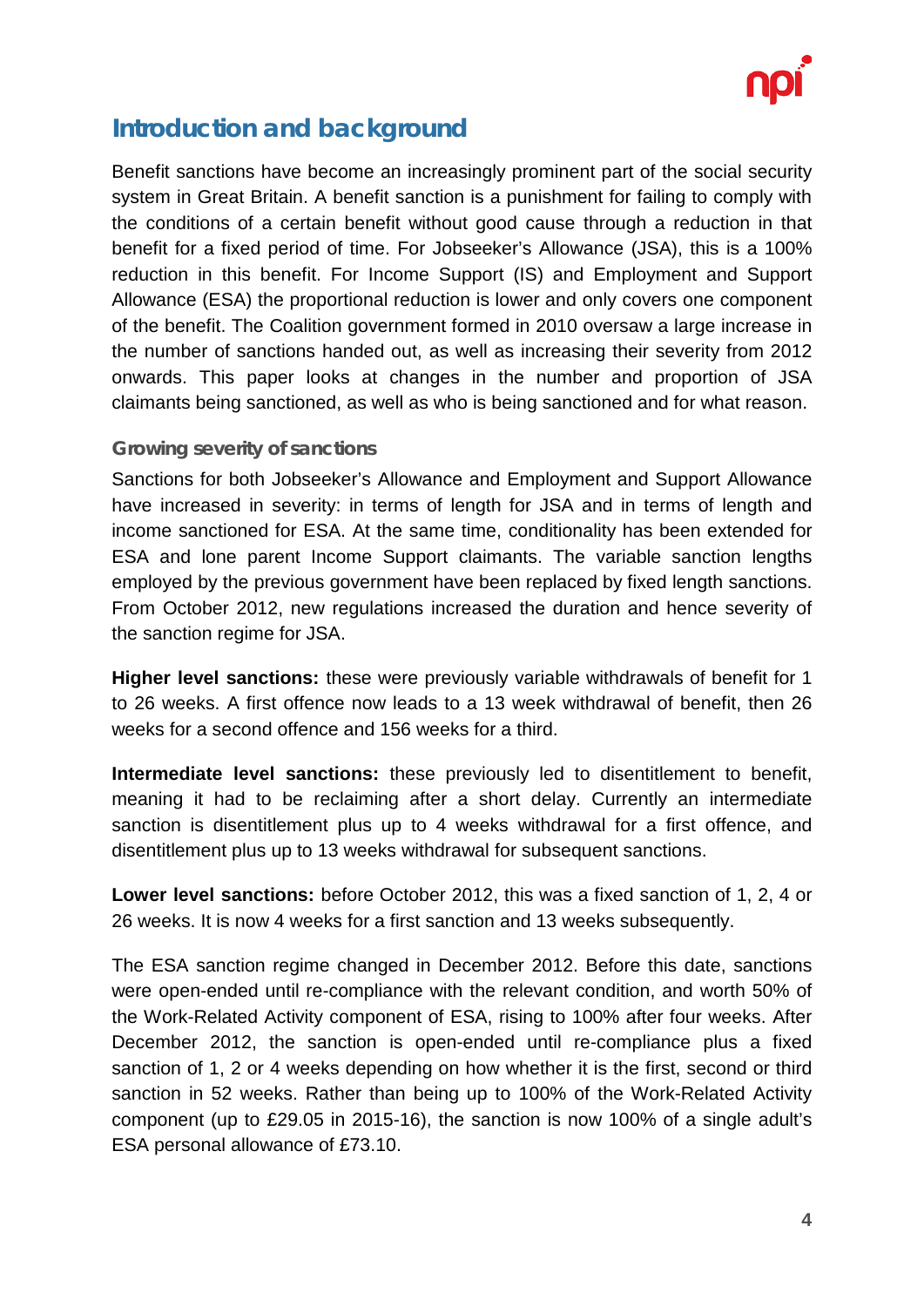## <span id="page-4-0"></span>**Sanctions for Jobseeker's Allowance**

#### <span id="page-4-1"></span>**Trends in sanctions over time**

**Number of sanctions and referrals each year**



The number of sanctions and referrals for a decision on whether to sanction in 2014 were the lowest since the Coalition government took office in in 2010. There were some 606,000 sanctions applied in 2014, with a similar number of cases referred but not resulting in a sanction. Despite these numbers coming down substantially in 2014, these were still well above the numbers experienced between 2001 and 2009, when on average 675,000 people were referred and under 300,000 were sanctioned.

The proportion of referrals that result in a sanction increased in 2014. 50% of referrals led to a sanction in 2014, compared to 44% in 2013. This proportion has risen fairly steadily over time.

Sanctions were highest in 2013, when there were just over two million referrals for decisions on whether to sanction, with 900,000 sanctions resulting. This does not mean that 900,000 individuals were sanctioned, as it is possible for an individual to be sanctioned more than one in a given year. Although there is a spike in sanctions after the Coalition government takes office in 2010, the number of sanctions and referrals had been increasing from 2007 onwards as a result of the tougher line taken by John Hutton as the relevant Secretary of State.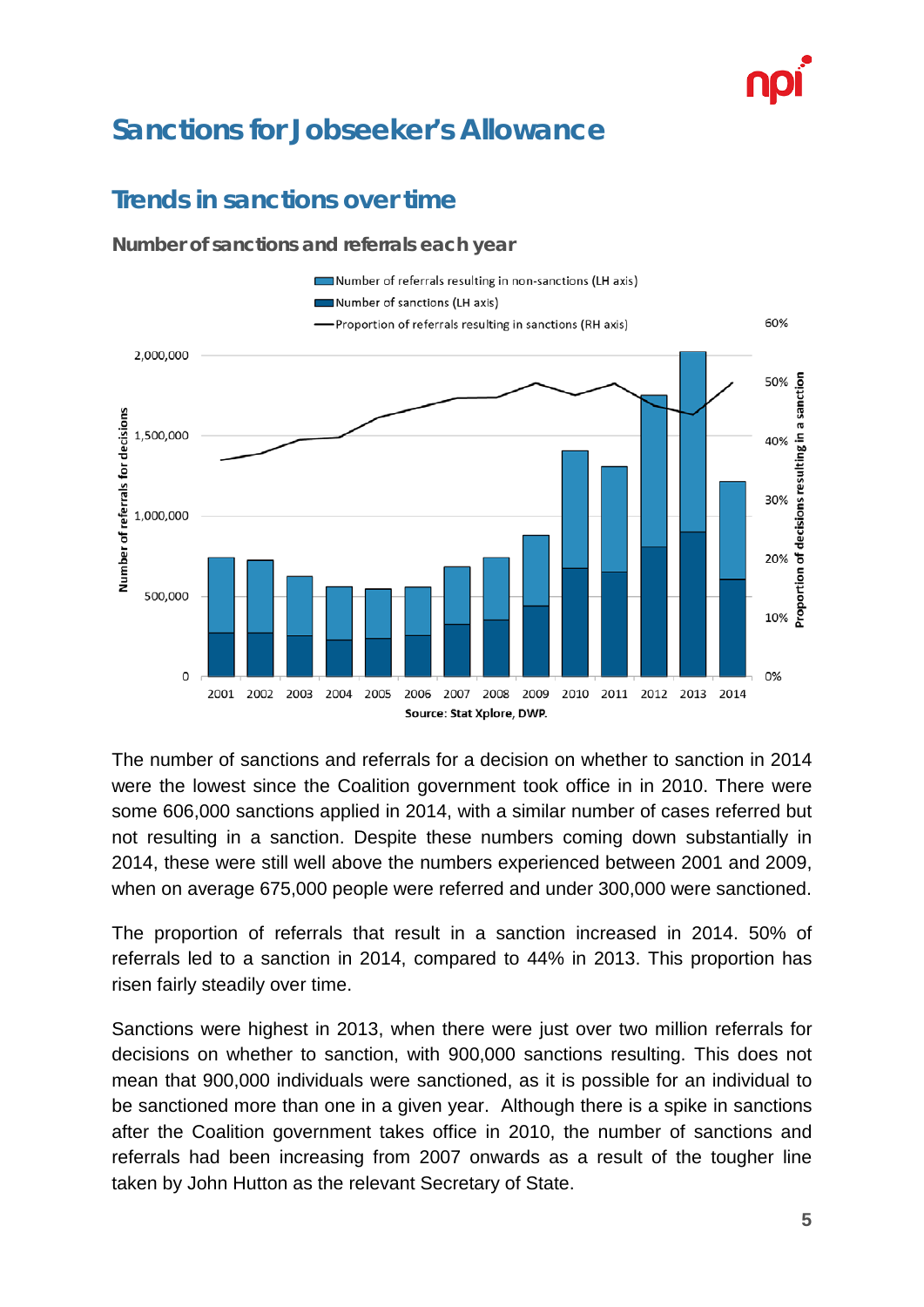

#### **The sanction rate**



On average in 2014, each month just over 10% of all JSA claimants were referred for a sanction. With around half actually being sanctioned, this meant that around one in twenty JSA claimants were sanctioned each month. This is not much lower than the peak year of sanctions 2013. In 2013, on average 12% of JSA claimants were referred for a sanction each month, with 5.6% of all JSA claimants being sanctioned. There was a slightly bigger fall in the proportion of JSA claimants who were referred for a sanction but had that referral cancelled (a 0.7 percentage point fall). These cancelled decisions proportionally grew the most. From 2000 to 2011, fewer than half a percent of all JSA claimants were referred for a sanction only to have it cancelled. This grew to two or three percent from 2012 onwards, mainly due to the way the Work Programme operates. While obviously not as bad as being referred for a sanction and then being sanctioned, referral itself is still a stressful matter and was a major failing in the Work Programme.

This graph shows that the fall in the sanction rate was relatively small: from 5.6% to 5.1% on average each month. The previous graph showed that the number of sanctions fell by some 295,000 between 2013 and 2014. What these together suggest is that this fall in sanctions is almost entirely due to fall in the claimant count: 86% of the fall was as a result of fewer JSA claimants to be sanctioned rather than a less punitive regime.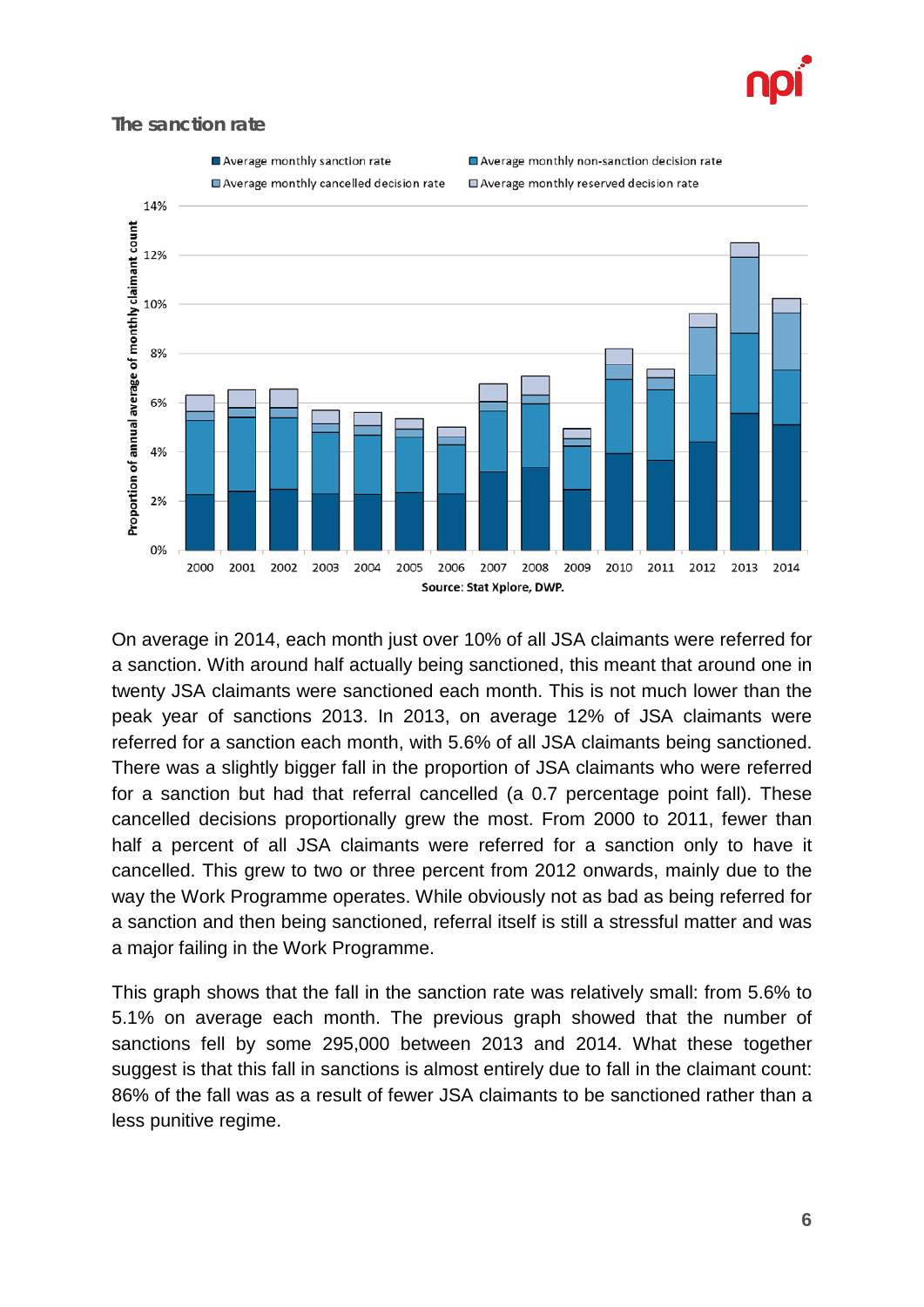#### <span id="page-6-0"></span>**Who is being sanctioned?**



Source: Stat Xplore, DWP. The data shows sanction decisions for 2014.

The chart shows sanction decisions in 2014 by the disability status of the individual sanctioned and whether they are a lone parent. Most sanctions were received by those who were neither. 27% of sanctions in 2014 were received by people who were either disabled, lone parents or both. Over one in five sanctions in 2014 were received by disabled people, equivalent to 131,000 sanctions, including those who are also lone parents. 31,000 sanctions were received by non-disabled lone parents. Adding disabled lone parents raises this number to over 40,000.

Sanctions received by disabled people peaked in 2013 along with sanctions overall, reaching 200,000 that year. JSA sanctions for lone parents have grown recently, as previously more were eligible for Income Support rather than JSA. In 2006, for example, around 1,200 sanctions were received by lone parents, compared to nearly 40,000 in 2014.

On average in 2014, around one in five sanctions were received by those not from a white ethnic background.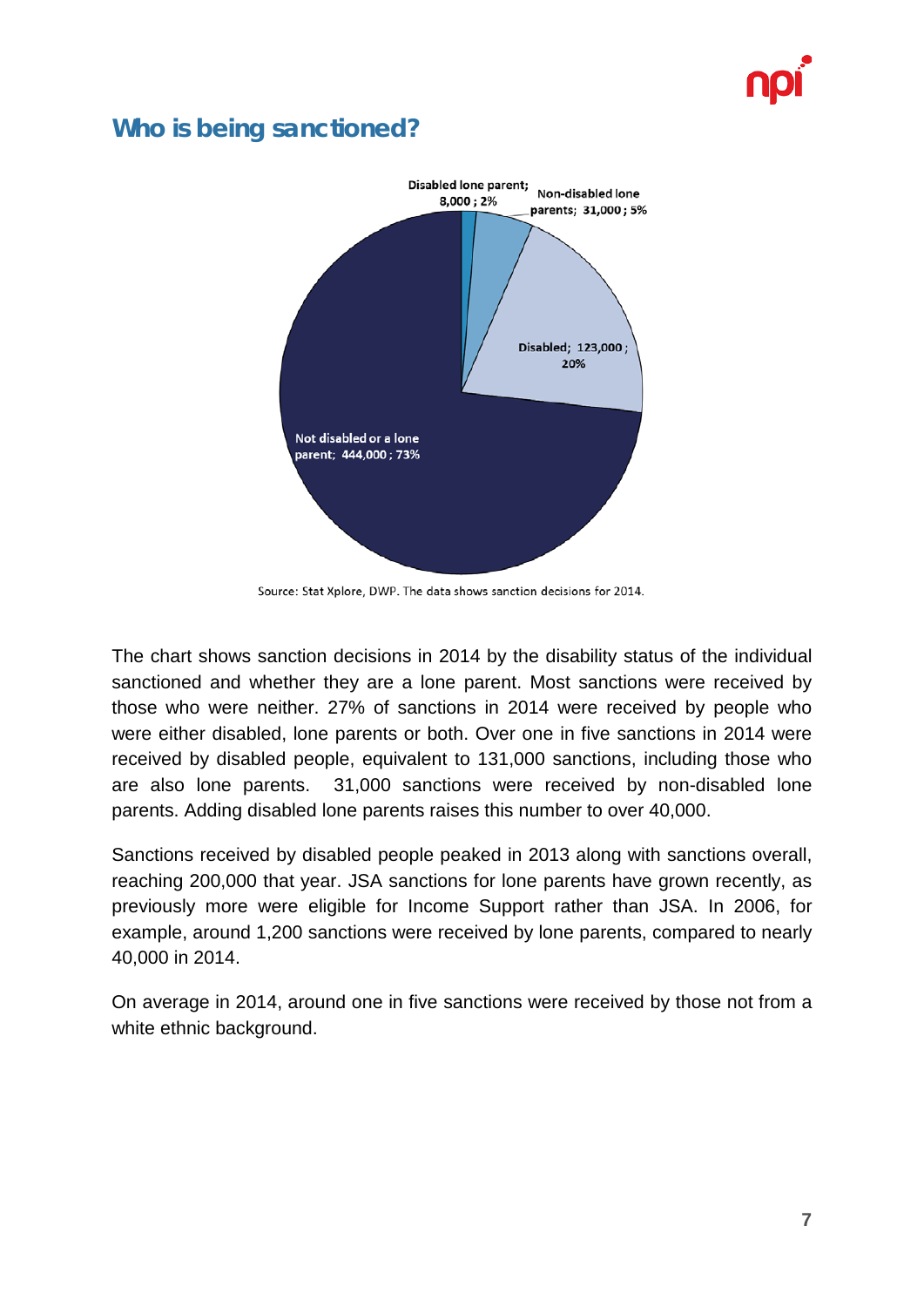

#### <span id="page-7-0"></span>**Why are people being referred for sanctions?**

Other reasons



 $\Box$  Not available for work

The graph shows the number of referrals for sanctions over time, broken down by the reason for the referral. The categories used as based loosely on those used by Webster (2014). In 2014, there were three main reasons for a sanction decision: not actively seeking work (32% of decisions resulting in a sanction); failing to participate in training and employment schemes such as the Work Programme (31%); and failure to attend interviews at the jobcentre (23%). Combined these reasons make up 86% of sanction decisions. The next largest reason was losing work or training voluntarily or through misconduct, accounting for 5% of sanction.

Not actively seeking work and failure to attend interview have been the main reasons for sanctions for a number of years, whereas the growth in sanctions for not participating in training schemes has been a much more recent development, with much of it to do with the Work Programme. As noted in the Oakley review, providers of work schemes have no legal authority to determine whether there was good reason for failing to participate, and so must refer all instances to a decision maker to determine a sanction (Oakley, 2013:43). This creates a substantial number of false positives.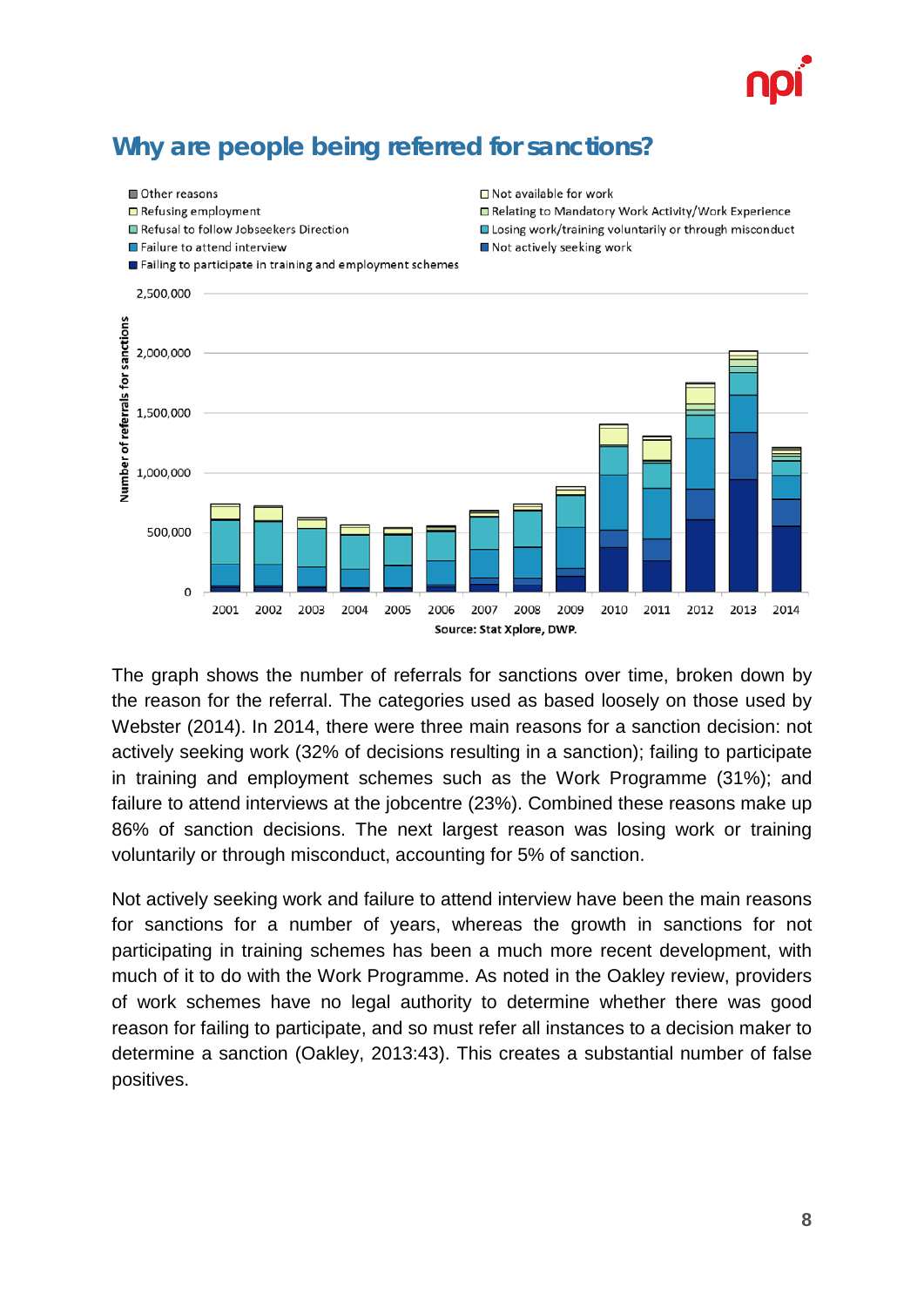

#### <span id="page-8-0"></span>**The average duration and loss of income from a sanction**

The DWP does not currently produce statistics on the average duration of a JSA sanction, and has previously turned down Freedom of Information requests asking for such data on the basis that calculating it would exceed the allowable cost for an  $FOL<sup>1</sup>$  $FOL<sup>1</sup>$  $FOL<sup>1</sup>$ 

It is possible to create an estimate of the average duration and loss of income from a sanction using publically available data and a Freedom of Information request response from the DWP<sup>[2](#page-8-2)</sup>. Using the available data on the number of first, second and third sanctions for low, intermediate and high level offences to create a set of proportions, these can be applied to the number of individuals sanctioned in 2013-14 along with the number of weeks each level of sanction carries. The most important assumption is about whether consecutive sanctions for individuals occur within twelve months of each other, as then the severity increases. The data only shows consecutive sanctions over a period of slightly more than two years, so whether a further sanction is within twelve months is not stated. The table below presents two different assumptions. Data restrictions mean these are unfortunately only rough estimates.<sup>[3](#page-8-3)</sup>

| <b>July 2013-June 2014</b>                                  | Average duration of a Average loss of income<br>sanction | from a sanction |
|-------------------------------------------------------------|----------------------------------------------------------|-----------------|
| <b>Proportional estimate</b>                                | 8.1 weeks                                                | £536            |
| Alternative estimate (no<br>third consecutive<br>sanctions) | 7.8 weeks                                                | £520            |

The implication of this is that the sanctions handed out in this period in 2013-14 will reduce the amount of Jobseeker's Allowance spending by £280m to £290m depending on the estimate used.

Citizens Advice Bureaux in Greater Manchester found through a survey of their clients that the average duration of a sanction was around eight weeks (2013:5).

<span id="page-8-1"></span><sup>&</sup>lt;sup>1</sup> For example, [https://www.whatdotheyknow.com/request/number\\_of\\_people\\_receiving\\_156\\_w](https://www.whatdotheyknow.com/request/number_of_people_receiving_156_w) or [https://www.gov.uk/government/uploads/system/uploads/attachment\\_data/file/212126/foi-1723-2754-](https://www.gov.uk/government/uploads/system/uploads/attachment_data/file/212126/foi-1723-2754-2013.pdf) [2013.pdf](https://www.gov.uk/government/uploads/system/uploads/attachment_data/file/212126/foi-1723-2754-2013.pdf)

<span id="page-8-2"></span>Found here:

<span id="page-8-3"></span>[https://www.gov.uk/government/uploads/system/uploads/attachment\\_data/file/402593/4972-2014.pdf](https://www.gov.uk/government/uploads/system/uploads/attachment_data/file/402593/4972-2014.pdf)<br><sup>3</sup> For more information on this estimate, please contact the author.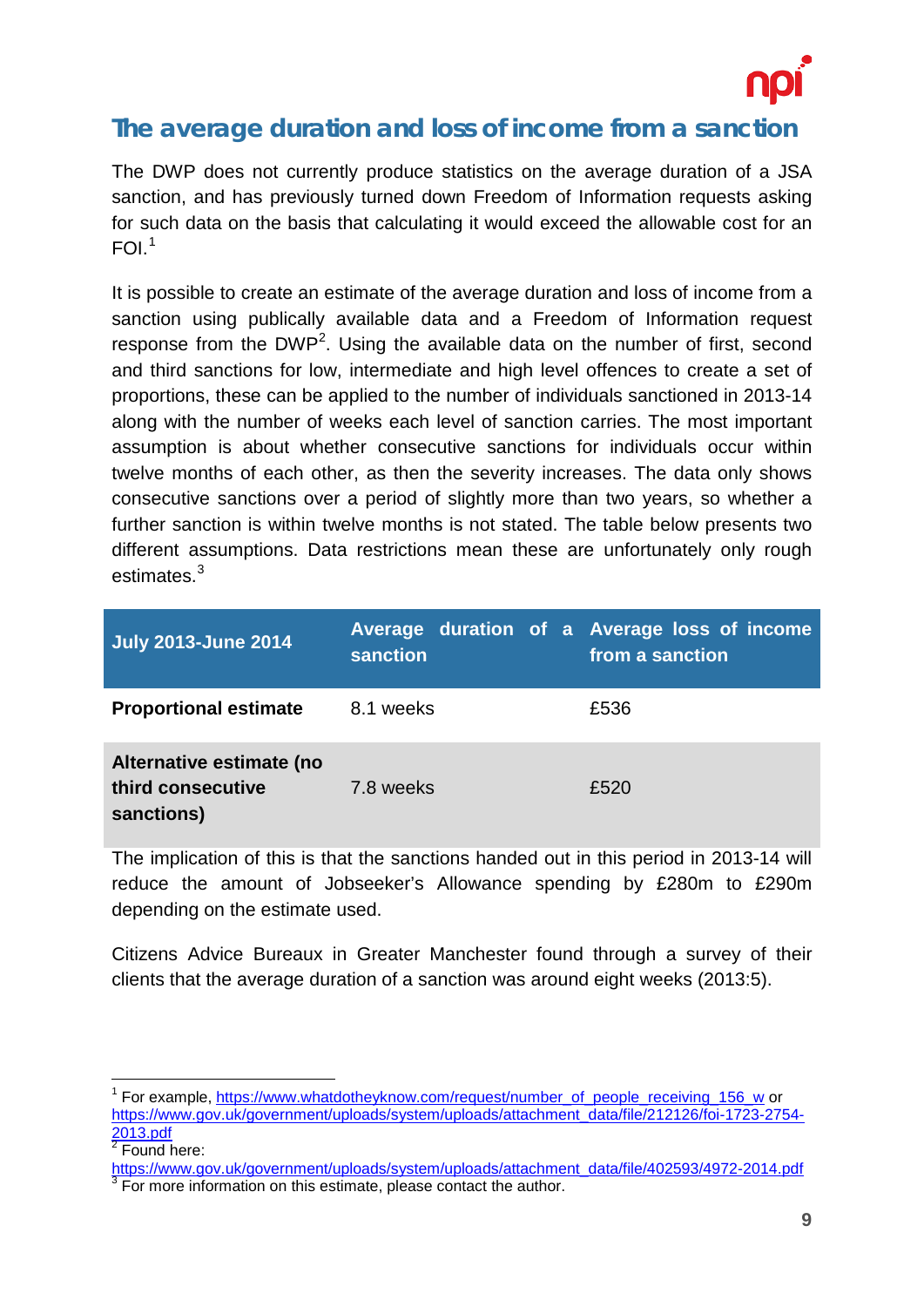

### <span id="page-9-0"></span>**Other benefit sanctions**

#### <span id="page-9-1"></span>**Employment and Support Allowance**

ESA was introduced in 2008 as a replacement for Incapacity Benefit, and introduced conditionality for those placed in the Work Related Activity Group (WRAG). Currently an ESA sanction can be applied for failing to attend a Work Focused Interview or failing to participate in Work-Related Activity (such as the Work Programme). The latter of these is more consequential: in 2014, 89% of ESA sanctions were as a result of failing to participate in Work-Related Activity and 11% due to failing to attend an interview.



The graph shows the number of sanctions and referrals for sanction for ESA by year. 2009, 2010 and 2011 were all before the 'steady state' of ESA, with large numbers still on Incapacity Benefit, and there was a sanction regime change in late 2012. As a result, ESA and its sanctions regime have only really stabilised in 2013 and 2014, both of which featured higher numbers of sanctions than before: 37,000 sanctions in 2014 from nearly 120,000 referrals. However, the sanction rate is relatively low compared to JSA: around 2% of the stock is sanctioned on average each month.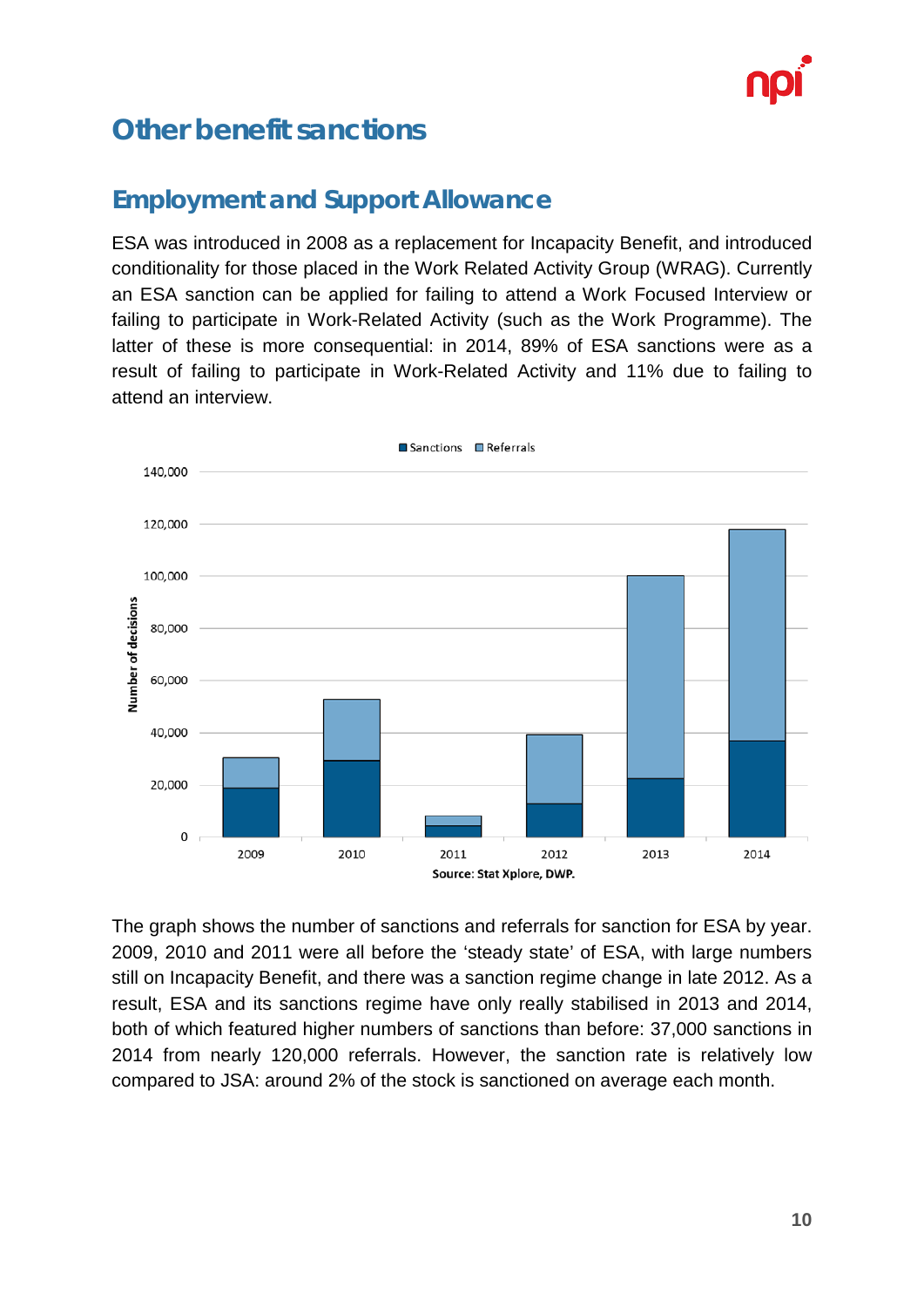



#### <span id="page-10-0"></span>**Income Support for Lone Parents**

Income Support has also had increased conditionality, starting with the introduction of work-focused interviews in 2001, which were gradually extended and the frequency increased. Most recently in April 2014, a flexible number of work-focused interviews could be arranged by a jobcentre adviser for those with a youngest child aged one to four, and work-related activity mandated for those with a youngest child aged three or four.

The sanction for failing to comply with the conditions increasingly attached to Income Support is a 20% reduction in the personal allowance for the benefit: £14.62 in the most recent year for someone aged 25 or older.

The number of sanctions for Lone Parents receiving Income Support has fallen since a peak of over 90,000 in 2008-09, though this is not surprising. Changes to eligibility mean there are fewer people receiving Income Support and more receiving JSA instead.

In fact, the proportion of Income Support claimants who are sanctioned fell in the years to 2012-13. There was a slight softening in criteria in October 2011 which may explain this fall, or a higher proportion of IS claimants are not covered by the conditionality or an increase in compliance.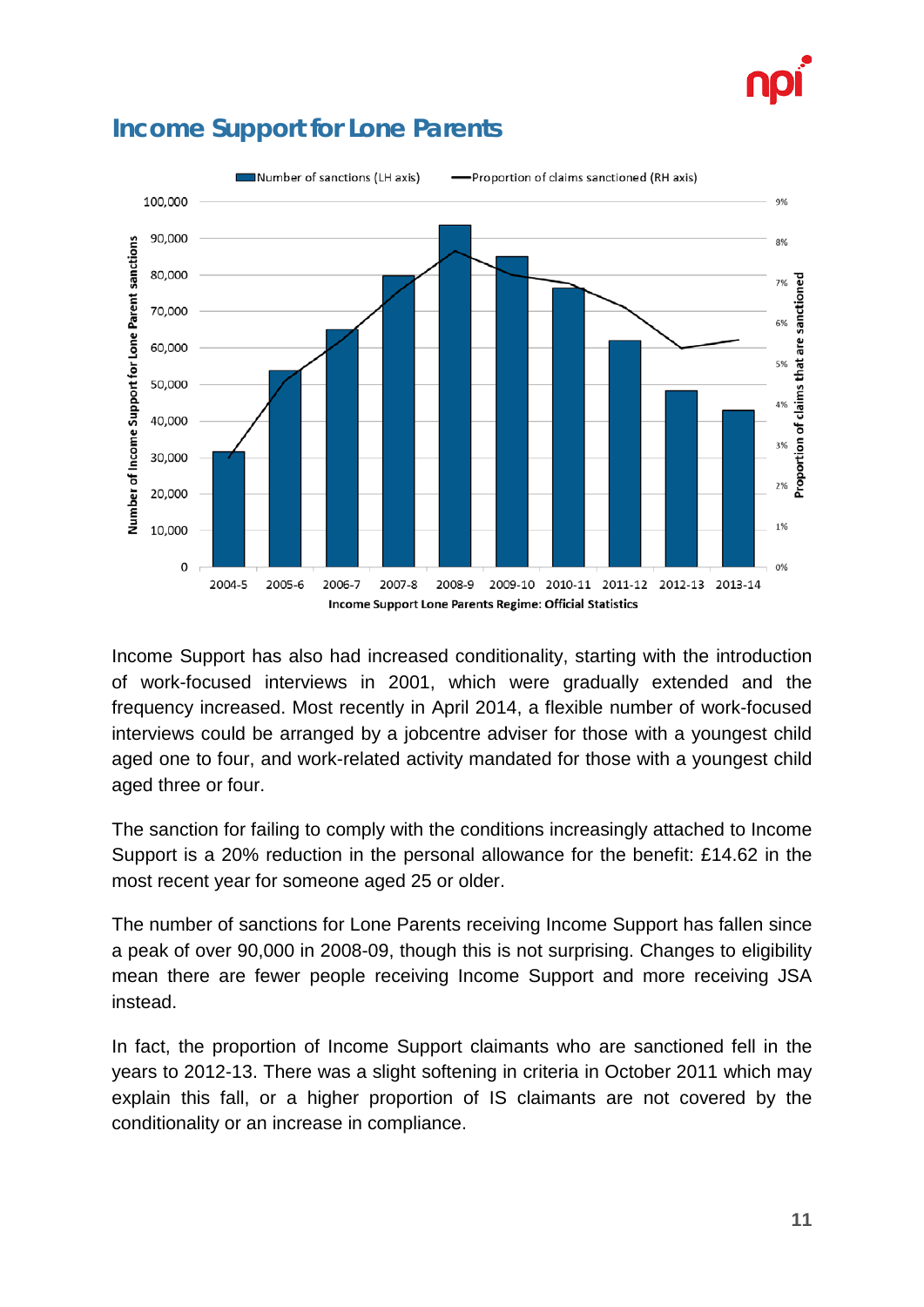

## <span id="page-11-0"></span>**Commentary and looking forward**

A JRF evidence review in 2010 noted that there was a "gulf between the rhetoric and evidence on benefit sanctions", and this has surely grown (Griggs & Evans, 2010:4). Work by Watts *et al* and Webster has indicated the very limited evidence base for sanctions, with the large expansion in sanctioning since 2007, and 2010 in particular, not supported by any commensurate growth in justification (Watts *et al,* 2014; Webster, 2014:5).

The current sanctioning regime is harsh by both international and historical standards (Webster, 2014:7). It is also complicated with many pitfalls (the statistics contain 25 separate reasons for a sanction referral), and has been found to be poorly communicated by the relevant agencies (Oakley, 2014). It is also clear that the sanctions regime has driven real hardship, resulting as it does in a substantial or complete loss of income for those who tend to lack other means.

There were fewer sanctions in 2014 than in the last number of years, mostly as a result of their being fewer JSA claimants. Despite falling benefit claim rates, the next few years might see further increases in the number of sanctions. This is because of the introduction of the 'claimant commitment' for working families under Universal Credit. Those with earnings below a certain level (normally 35 hours at the minimum wage) will be subject to conditionality, and hence the possibility of sanctions, in order to encourage them to find more or better paid work. This is in addition to those receiving other benefits with no work search requirements, such as housing benefit. According to the 2012 Impact Assessment, an additional one million claimants will be covered by conditionality (DWP, 2012:28).

This is an unprecedented extension of conditionality in the social security system, carrying with that the administrative implications of the state dealing in greater depth with larger numbers of people. As the Resolution Foundation have noted, expanding conditionality to in-work claimants is especially questionable in an economy with still high levels of underemployment (Pennycook & Whittaker, 2012:3). The JSA sanction rate in 2014 was 5.1% of the total number of claims each month. If the rate for these additional claimants covered by conditionality in Universal Credit, this would suggest an additional 612,000 sanctions in a year. This is dependent on the monthly churn on these additional components of UC, however, which may well be lower and so generate fewer sanctions.

The sanctions system has not been administered well – for example, the automatic referrals from Work Programme providers, or the high proportion of sanctions that are overturned on appeal, or the abiding reports of 'expectations' of reaching certain numbers for sanctions. Expanding massively the scope of conditionality and sanctions to new areas is an alarming prospect in light of this.